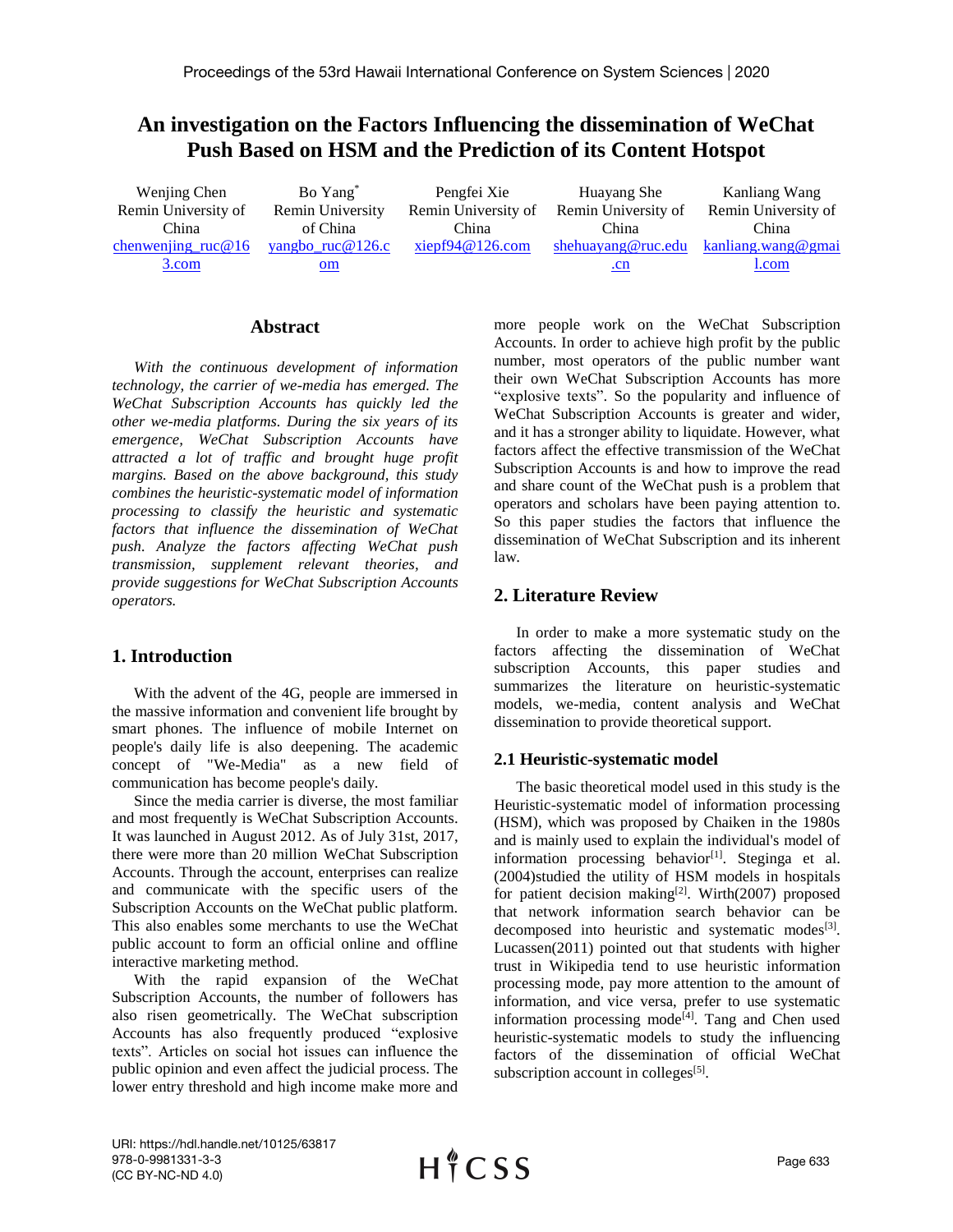### **2.2 We-Media**

We-Media is a concept introduced by scholars in the analysis of blog development. It is a general term for new media that communicators with privatization, civilianization, generalization, and autonomy use modern and electronic means to conveys normative and non-normative information to specific individuals<sup>[6]</sup>. Some scholars take Weibo as an example to study the characteristics of we-media communication. They believe that the self-media communication subject represented by Weibo is more aware and can choose the audience independently. The content of the dissemination is mainly based on short fragmented information. The effect of communication can form powerful public opinion waves in an instant<sup>[7][8]</sup>. The current we-media has changed from individual to "organizational", media carriers are more diverse, and the content of communication is more diverse<sup>[9]</sup>.

### **2.3 Content analysis**

Content analysis is a research method for disseminating information content<sup>[10]</sup>. It is a method for systematic, objective and quantitative analysis of transmission for the purpose of measuring variables<sup>[11]</sup>. Liu believes that content analysis is helpful for information processing of online public opinion[12]. Wu and Rao studied the theme of urban government affairs public number based on content analysis $[13]$ . Wang used content analysis to evaluate and study the hot content published by the library WeChat subscription account<sup>[14]</sup>. Yin and Li used content analysis to study the dissemination effect of WeChat subscription account "Tencent Public Welfare"<sup>[15]</sup>. Jia and Gu used the content analysis to study the framework construction characteristics and strategies of the government WeChat using the "Beijing Publishing Hall" as an example<sup>[16]</sup>.

#### **2.4 WeChat -IT enabled collaboration**

Good collaboration is the prerequisite for completing the task in the organizations. Good information exchange is the basis of effective collaboration. In order to accomplish the task, the members of both sides will share and collaborate in the use of information resources and information technology, which makes information collaboration an important topic $[17]$ . As we all that WeChat is an online communication and collaboration tool. It could help the development of IT enabled collaboration and communication.

Jing believes that the dissemination of the WeChat public platform has brought about

information customization and private communication, opening a new network mass communication model<sup>[18]</sup>. Zhang began with the theory of complex networks to study the influence of the topology of WeChat networks on network information dissemination $[19]$ . Wu found the impact of the keyword and semantics of the title on WeChat propagation through the analysis of the specific WeChat subscription account<sup>[20]</sup>. Bai believes that the WeChat subscription account has practical application value in the process of news dissemination<sup>[21]</sup>. Many scholars use a specific WeChat subscription account as an example to study the factors affecting the spread of WeChat. Qi and Chen believe that the WeChat public number of journals in journalism and communication should focus on operational management, content editing and structural functions<sup>[22]</sup>. Zhang used "Xinhua News Agency" as an example to propose the strategy of making WeChat push headline titles<sup>[23]</sup>. Wang conducted an empirical study on the subject of the dissemination of the article on the WeChat subscription account of the library<sup>[24]</sup>. Tian believes that the main factors affecting WeChat marketing communication in the publish are brand positioning, theme content and interactive methods $[25]$ .

## **2.5 Innovation**

According to the literature research, we can find that the shortcomings of the existing research are mainly reflected in:

The current research on the dissemination of WeChat subscription accounts has adopted fewer theories, and there are fewer documents using heuristic-systematic model. Most of the scholars use case studies, questionnaires and interviews to establish stereotypes. The conclusions are mainly based on the personal feelings of the respondents. And the amount of data is small and representative is not strong, and it is not scalable.

The innovation of this paper is:

First, heuristic-systematic information processing models are mostly used in psychology and traditional communication studies. This paper uses this model to provide theoretical supplements for the related research on the influencing factors of WeChat push.

Second, the previous research on the WeChat subscription account is mostly qualitative analysis, or based on a specific case. This paper through the cooperation with Sootoo Netwok Company broadens the data source, using quantitative empirical analysis to study the influencing factors of WeChat push dissemination.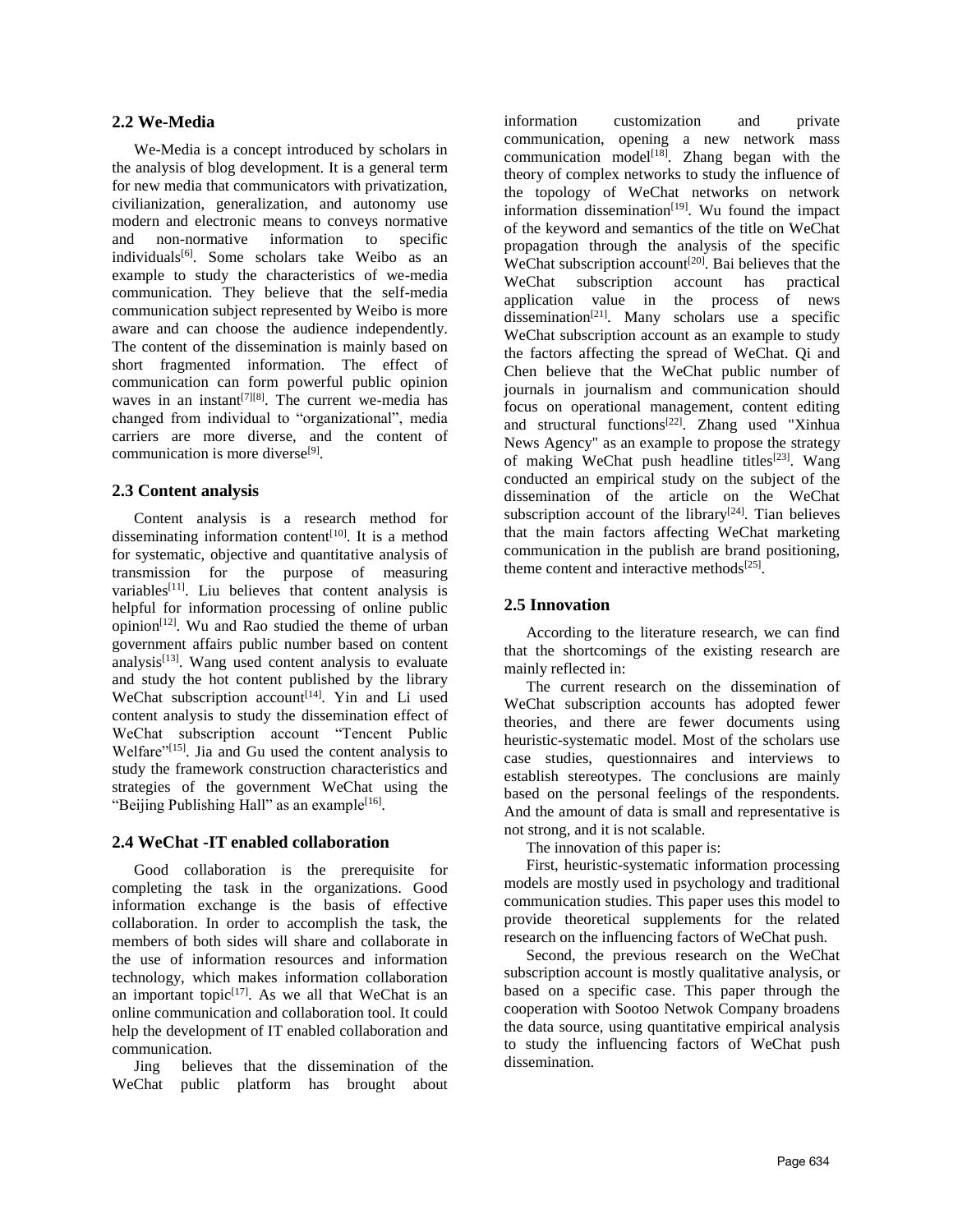Thirdly, the previous research on the WeChat subscription account mostly focused on the time, form or title of the article. There are few quantitative studies on the content characteristics. This paper uses characteristic annotation, and cluster analysis, through quantitative empirical research to explore the content characteristics of the impact of the explosion.

## **3. Data Collection and Preprocessing**

## **3.1 Data collection**

The data in this paper is derived from several official accounts operated by Sootoo Netwok. This paper selects three types of representative official accounts categories: "entertainment", "emotion" and "news". The amount of data is shown in Table 1.

| Data overview<br>Table 1 |                            |        |         |          |          |                |              |                  |          |
|--------------------------|----------------------------|--------|---------|----------|----------|----------------|--------------|------------------|----------|
| Category                 | <b>Name</b>                | Push   | Fans    | New fans | Reading  | <b>Sharing</b> | <b>Likes</b> | <b>Favorites</b> | Comments |
|                          |                            | amount | amount  | amount   | amount   | amount         | amount       | amount           | amount   |
|                          | Movie Heaven               | 547    | 1252926 | 110207   | 11438334 | 122595         | 87263        | 37377            | 26671    |
| <b>Entertainment</b>     | Creative Agency            | 790    | 1202837 | 80647    | 16149409 | 432525         | 197349       | 78013            | 29044    |
|                          | Daily Yoga                 | 893    | 593335  | 167649   | 8244631  | 214584         | 36631        | 127608           | 21010    |
| <b>Emotion</b>           | Mood Signature             | 782    | 980571  | 62634    | 12568199 | 223379         | 82108        | 59302            | 27088    |
|                          | Fortune Telling            | 318    | 1001620 | 13962    | 35456793 | 43998          | 13144        | 8342             | 4756     |
|                          | Horoscope                  | 594    | 401446  | 73638    | 5340798  | 48548          | 12245        | 10546            | 3462     |
|                          | Human Resource             | 838    | 1085823 | 224822   | 8459844  | 497414         | 23347        | 164530           | 5851     |
| <b>News</b>              | <b>Financial Reference</b> | 255    | 228286  | 4984     | 1148127  | 23172          | 5752         | 2362             | 988      |
|                          | Headline                   | 596    | 201849  | 4450     | 1036614  | 52614          | 5008         | 4159             | 1094     |

#### **3.2 Variable definitions**

Based on the heuristic-systematic model of information dissemination, combined with the characteristics of article dissemination of Wechat Public Number, this study clearly defines the impact of Wechat Public Platform push articles from two factors: heuristic factors and systematic factors. This paper divides the variables into heuristic variables, including the degree of acceptance of articles and the objective conditions of articles. The former includes the number of fans in public numbers, the rate of forwarding articles, the number of readers in friends circles, the number of readers in friends' forwarding and whether it is related to the topic of public numbers. The latter includes whether headlines, the order of pushing articles, whether weekends, and the time of pushing articles. Whether it is a popular paragraph and whether the title contains hot spots or not, systematic factors include the form and content characteristics of the article. The former includes the number of pictures and

text contained in the push content, while the latter divides the content characteristics of the article into conformity with the theme, innovation, entertainment, usefulness, storytelling, value and whether to promote advertising.

The index of this paper is mainly used to measure the dissemination effect of Wechat public signal push. Broadly speaking, the dissemination effect refers to the objective results caused by the dissemination behavior, including all the impacts and results on the surrounding population and society. In narrow sense, it refers to the extent to which the disseminator's certain behavior achieves its intention or goal. This study uses a narrow definition to measure the effectiveness of disseminators' information transmission. According to the characteristics of Wechat communication, we use the amount of reading and sharing to represent the breadth of communication, and use the amount of praise and comment to represent the depth of communication.

| Table 2. Variable definition details |  |  |  |  |
|--------------------------------------|--|--|--|--|
|--------------------------------------|--|--|--|--|

|            | Independent variable | Name of the variable<br><b>Meaning</b> |                                 | <b>Type</b>         |
|------------|----------------------|----------------------------------------|---------------------------------|---------------------|
|            |                      | is_tittle_theme                        | The title accord with the topic | $0 - 1$             |
|            | Push                 | total                                  | Instant fans amount             | Integer variable    |
|            | acceptance           | share rate                             | Push sharing rate               | Fractional variable |
|            |                      | feed_read_count                        | Number of reading friends       | Integer variable    |
| Heuristic  |                      | friends read count                     | Number of readers after sharing | Integer variable    |
| factors    |                      | is_weekend                             | Push on weekends                | $0 - 1$             |
|            | Objective            | is rush hour                           | Push during peak hours          | $0 - 1$             |
|            | condition            | is first                               | Headline                        | $0-1$               |
|            |                      | idx                                    | Push order                      | Integer variable    |
|            |                      | is_tittle_hotspot                      | Title contains hotspots         | $0 - 1$             |
|            | Push                 | img_num                                | Number of images                | Integer variable    |
| Systematic | presentation         | word count                             | Content words                   | Integer variable    |
| factors    | Content              | is theme                               | Fit with the theme              | $0 - 1$             |
|            | characteristics      | is creative                            | Innovation                      | $0-1$               |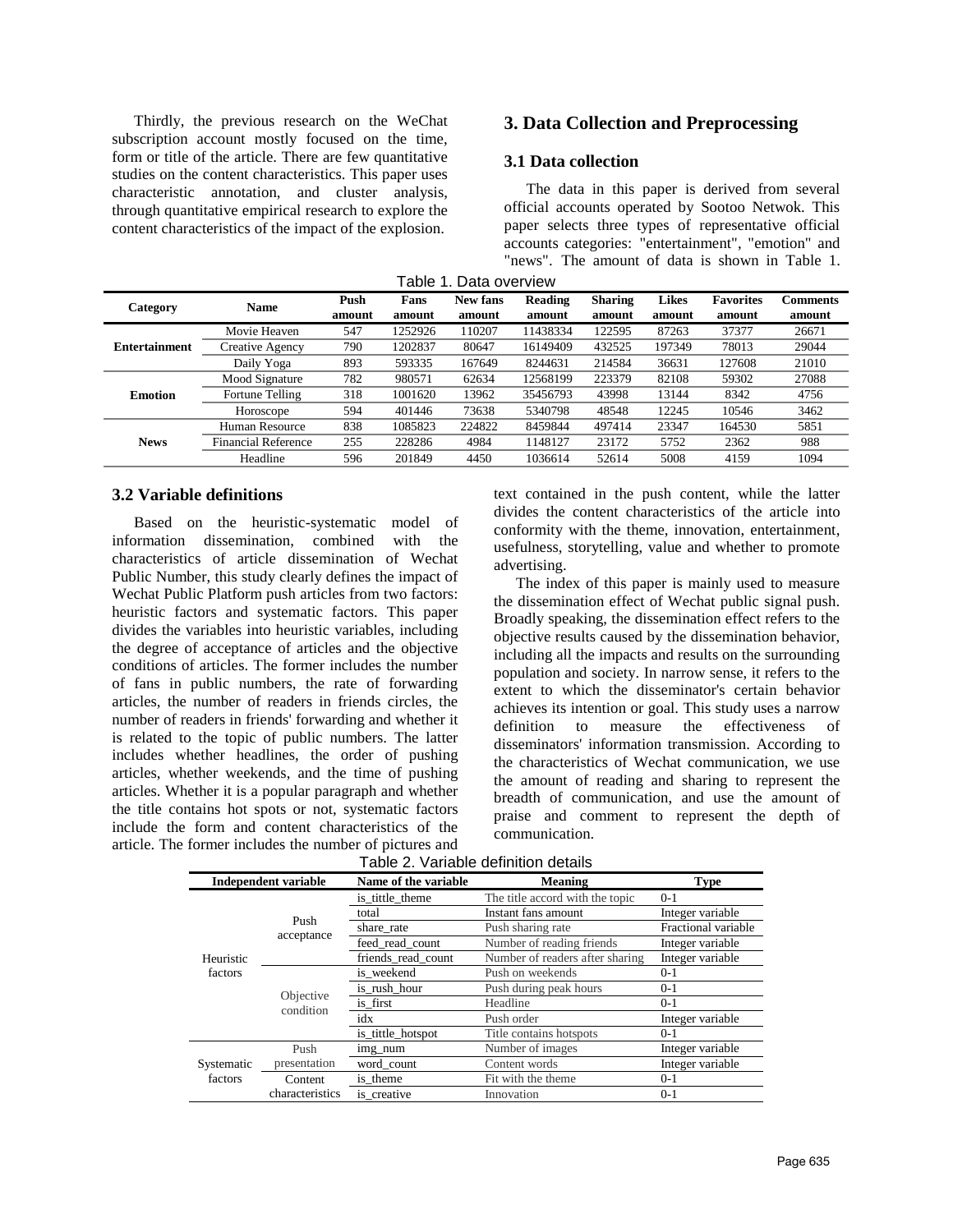|             | is_fun               | Entertainment          |                  | $0 - 1$ |
|-------------|----------------------|------------------------|------------------|---------|
|             | is_useful            | <b>Usefulness</b>      |                  | $0 - 1$ |
|             | is_story             | Story                  |                  | $0 - 1$ |
|             | is ad                | Advertisement          |                  | 0-1     |
|             | Name of the variable | <b>Meaning</b>         | Type             |         |
| read count  |                      | The amount of reading  | Integer variable |         |
| share count |                      | The amount of sharing  | Integer variable |         |
| like count  |                      | The amount of likes    | Integer variable |         |
| comment num |                      | The amount of comments | Integer variable |         |
|             |                      |                        |                  |         |

#### **3.3 Data process**

#### **3.3.1 Outlier removal**

There may be abnormal data in the data collected in this paper, such as "explosive texts" which has a high rate of reading and sharing. Its occurrence has great contingency and external reasons. Therefore, in the study of this paper, abnormal data should be removed to find the universal law.

Taking the entertainment subscription account as an example, the reading scatter plot of Movie Heaven, Creative Agency and Daily Yoga are shown in the figure:

After removing the outliers:



Figure 1. Three types of official account reading date scatter plot

#### **3.3.2 Elimination of collinear variables**

In order to avoid the problem of multi-collinearity, this section firstly calculates the Pearson correlation coefficient on the data of the WeChat push. And filters out the data items whose correlation (the absolute value of r) is greater than 0.7. According to the above correlation analysis, the updated theoretical model is shown in Figure 2.

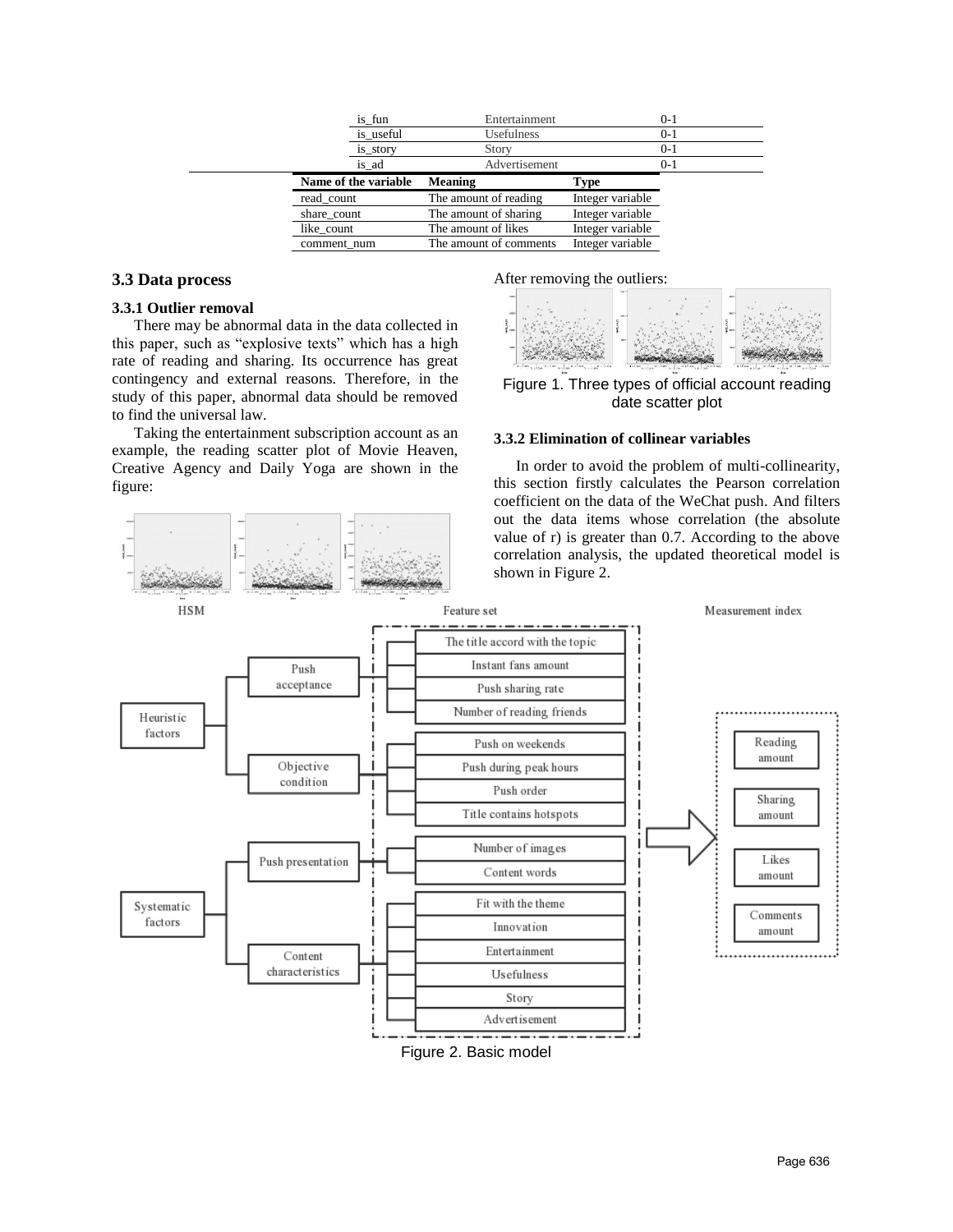#### **4. Data Analysis**

In this chapter, the independent variables are divided into heuristic and systematic, the influence on the dissemination of WeChat subscription articles is discussed from the four dimensions, as reading volume, sharing volume, praise volume and comment volume.

To further explore the effects of different types of independent variables on dependent variables, we first make a descriptive statistical table of dependent variables:

|                       | <b>Number of cases</b> | <b>Minimum</b> | <b>Maximum</b> | average  | <b>Standard deviation</b> | variance    |
|-----------------------|------------------------|----------------|----------------|----------|---------------------------|-------------|
| read count            | 5532                   |                | 134996         | 11745.75 | 12539.906                 | 157249250.5 |
| share count           | 5532                   |                | 4962           | 274.79   | 486.715                   | 236891.432  |
| like num              | 5532                   |                | 2946           | 79.89    | 151.556                   | 22969.107   |
| comment num           | 5532                   |                | 442            | 20.84    | 32.649                    | 1065.984    |
| Number of valid cases | 5532                   |                |                |          |                           |             |

| Table 3. Dependent variable description Statistical table |  |
|-----------------------------------------------------------|--|
|-----------------------------------------------------------|--|

From the above table, we find that the variance of the dependent variable is greater than the expected value, so we construct reading, sharing, praising and commenting negative binomial regression model in this section is as follows:

 $\ln E(\text{read } \_\text{count}) = A \times E_1 + \alpha + \varepsilon$ 

 $\ln E(\text{share\_count}) = B \times E_2 + \alpha' + \varepsilon'_i$ 

 $\ln E(like\_num) = C \times E_i + \alpha'' + \varepsilon''$ 

 $\ln E$ (*comment* \_ *num*) =  $D \times E_4 + \alpha''' + \varepsilon'''$ 

Among them, A, B, C, and D are the influence coefficients of the variables on the dependent variable,

E1 is the heuristic independent variable set, and E2, E3, and E4 are the heuristic and systematic variable sets, which are constant terms and are random items.

In the original data of this study, the internal discrepancies of the three independent variables, such as the amount of instant fans, the forwarding rate, and the number of readings in the circle of friends, are very large. Therefore, the values of the three independent variables are firstly processed in a logarithmic manner to reduce the impact of different orders of magnitude. Then use Negative binomial regression on WeChat subscription number. The results are as follows:

| Table 4. Negative Binomial Regression Model Processing Result |  |  |  |
|---------------------------------------------------------------|--|--|--|
|                                                               |  |  |  |

|                            | <b>Model variables</b>              | <b>Negative binomial correlation coefficient</b> |             |             |
|----------------------------|-------------------------------------|--------------------------------------------------|-------------|-------------|
| <b>Dependent variables</b> |                                     | entertainment                                    | emotion     | <b>News</b> |
|                            | Whether the title matches theme     | $0.00169***$                                     | $0.364***$  | $-0.0950**$ |
|                            | Instant fan volume                  | $1.457***$                                       | 1.089***    | $1.572***$  |
|                            | Forwarding rate                     | 7.466***                                         | 13.25***    | $7.652***$  |
|                            | Friend circle readings              | $0.377***$                                       | $0.471***$  | $0.733***$  |
|                            | Whether weekend                     | 0.0105                                           | 0.0292      | 0.0473      |
| <b>Reading volume</b>      | Whether to push 17-22 points        | $-0.176*$                                        | $-0.0692**$ | $-0.00316$  |
|                            | Push order                          | $-0.296***$                                      | $-0.244***$ | $-0.312***$ |
|                            | Whether the title contains hotspots | $0.0966***$                                      | $-0.103*$   | $-0.0985*$  |
|                            | cons                                | $0.972*$                                         | 2.478***    | $-1.400***$ |
|                            | Wald chi2(8)                        | 6672.12                                          | 3594.88     | 7149.9      |
|                            | Prob > chi2                         | $\theta$                                         | $\Omega$    | $\Omega$    |
|                            | Whether the title matches theme     | $0.0835***$                                      | 0.0244      | $-0.149**$  |
|                            | Instant fan volume                  | $0.870***$                                       | $1.100***$  | 1.259***    |
|                            | Forwarding rate                     | 27.87***                                         | 32.08***    | 14.74***    |
|                            | Friend circle readings              | $0.823***$                                       | $0.821***$  | $1.075***$  |
|                            | Whether weekend                     | 0.024                                            | 0.0167      | $0.0573*$   |
|                            | Whether to push 17-22 points        | $-0.194$                                         | $-0.0500*$  | $-0.00166$  |
|                            | Push order                          | $-0.224***$                                      | $-0.307***$ | $-0.168***$ |
|                            | Whether the title contains hotspots | 0.0473                                           | 0.00472     | $-0.0802*$  |
|                            | Number of pictures                  | $0.116**$                                        | $0.133**$   | $-0.131**$  |
| <b>Sharing volume</b>      | Article word count                  | 0.0208                                           | $0.0411*$   | 0.0269      |
|                            | Subject fit                         | $0.112***$                                       | $0.400***$  | 0.0125      |
|                            | Innovative                          | 0.041                                            | 0.204       | $-0.022$    |
|                            | Entertaining                        | $0.0961***$                                      | 0.0484      | $-0.0497$   |
|                            | <b>Usefulness</b>                   | $0.150***$                                       | $0.647***$  | $-0.0222$   |
|                            | <b>Story</b>                        | $-0.0422$                                        | 0.0988      | $-0.108***$ |
|                            | Promoting ads                       | $-0.232***$                                      | $-0.305**$  | $-0.423***$ |
|                            | cons                                | $-2.321***$                                      | $-3.883***$ | $-5.301***$ |
|                            | Wald $chi2(16)$                     | 14234.59                                         | 14242.1     | 21277.98    |
|                            | Prob > chi2                         | $\Omega$                                         | $\Omega$    | $\Omega$    |
| Like volume                | Whether the title matches the theme | $0.172***$                                       | $-0.0395$   | $-0.399***$ |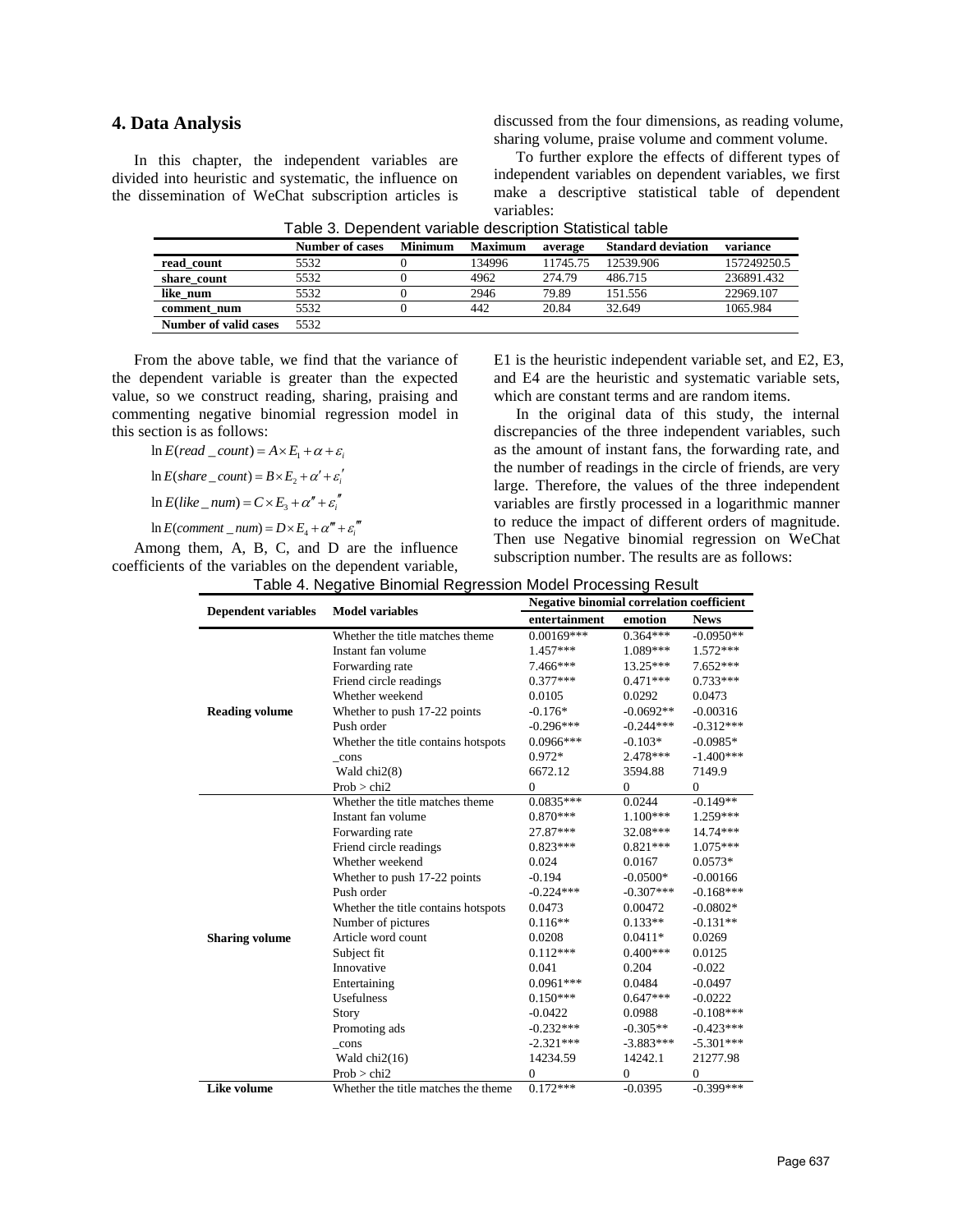|                | Instant fan volume                  | 3.015***       | 1.856***         | 1.298***         |
|----------------|-------------------------------------|----------------|------------------|------------------|
|                | Forwarding rate                     | $-4.776***$    | $-2.423$         | $-1.105$         |
|                | Friend circle readings              | $0.524***$     | $0.516***$       | $0.563***$       |
|                | Whether weekend                     | $-0.0854**$    | 0.00584          | $-0.103*$        |
|                | Whether to push 17-22 points        | $-0.272$       | $-0.0391$        | $-0.297$         |
|                | Push order                          | $-0.381***$    | $-0.268***$      | $-0.430***$      |
|                | Whether the title contains hotspots | 0.05           | 0.095            | 0.392            |
|                | Number of pictures                  | 0.12           | $0.271***$       | $-0.502***$      |
|                | Article word count                  | $-0.226***$    | $-0.167***$      | 0.299***         |
|                | Subject fit                         | 0.0449         | $0.511*$         | $-0.0987$        |
|                | Innovative                          | $0.296***$     | $0.620**$        | $-0.0352$        |
|                | Entertaining                        | $0.142**$      | 0.990***         | 0.124            |
|                | Usefulness                          | $-0.0385$      | 1.412***         | $-0.368***$      |
|                | Story                               | $0.145**$      | $0.826***$       | 0.0986           |
|                | Promoting ads                       | $-0.562***$    | $-0.555**$       | $-0.346*$        |
|                | _cons                               | $-13.17***$    | $-8.054***$      | $-4.888***$      |
|                | Wald $chi2(16)$                     | 8902.21        | 7007.54          | 1660.73          |
|                | Prob > chi2                         | $\mathbf{0}$   | $\boldsymbol{0}$ | $\boldsymbol{0}$ |
|                | Whether the title matches the theme | 0.094          | 0.0619           | $-0.171*$        |
|                | Instant fan volume                  | $2.335***$     | 2.951***         | 1.528***         |
|                | Forwarding rate                     | $-6.032***$    | $-0.54$          | $-7.632***$      |
|                | Friend circle readings              | $0.355***$     | $0.490***$       | $0.717***$       |
|                | Whether weekend                     | $-0.0802$      | $-0.0672$        | $-0.0271$        |
|                | Whether to push 17-22 points        | $0.368***$     | 0.114            | $-0.0528$        |
|                | Push order                          | $-0.425***$    | $-0.431***$      | $-0.446***$      |
|                | Whether the title contains hotspots | $0.178**$      | 0.129            | 0.105            |
|                | Number of pictures                  | $-1.367***$    | 0.195            | 0.108            |
| Comment volume | Article word count                  | 0.0273         | $-0.380***$      | $-0.359*$        |
|                | Subject fit                         | $0.163**$      | $0.551*$         | 0.0443           |
|                | Innovative                          | 0.0948         | $0.672**$        | 0.0343           |
|                | Entertaining                        | 0.0356         | $0.770**$        | 0.198            |
|                | <b>Usefulness</b>                   | $0.459***$     | 1.112***         | $-0.369***$      |
|                | Story                               | $-0.0182$      | $0.772***$       | $0.302**$        |
|                | Promoting ads                       | $-0.186***$    | $-0.206***$      | $-0.593***$      |
|                | $_{\rm cons}$                       | $-9.264***$    | $-14.61***$      | $-6.771***$      |
|                | Wald $chi2(16)$                     | 2181.01        | 2469.07          | 1192.16          |
|                |                                     | $\overline{0}$ | $\mathbf{0}$     | $\overline{0}$   |
|                | Prob > chi2                         |                |                  |                  |

Combined with the above table and analysis, we can draw the following conclusions:

#### **4.1. Heuristic factors**

(1) The number of readings in the circle of friends has a positive impact on the amount of reading, sharing, praise, and comments. The forwarding rate has a positive impact on the amount of sharing.

(2) For the entertainment WeChat subscription number, the article with the title and the theme is conducive to increasing the amount of sharing and praise of the article. For the emotional WeChat subscription number, the article with the title and the theme can improve the reading of the article.

(3) As the push order is lower, the amount of reading, sharing, likes, and comments is also significantly lower, indicating that the more forward pushes of the same WeChat subscription number on the same day are more likely to be spread more widely.

(4) The inclusion of hot content in the title has a positive effect on the dissemination of entertainment WeChat subscription articles, has a negative effect on the reading and sharing of information articles. And has little effect on the spread of emotional articles.

#### **4.2. Systematic factor**

(1) For the emotional WeChat subscription number, too many words in the article will have a negative impact on the like number and comments, indicating that too long articles may reduce the reader's behavior of sharing, likes and comments.

(2) For the entertainment WeChat subscription number, the entertainment and useful content related to the WeChat subscription concern area has a positive influence on the sharing, while the innovation, entertainment and story have positive impact, relevance and usefulness to the area have a positive impact on the review.

(3) For the emotional WeChat subscription number, the content of the article is consistent with the theme has a positive influence on sharing. The entertainment, usefulness and story have positive influence on the likes, usefulness and storytelling have a positive impact on Comments.

(4) For the information WeChat subscription number, the storyline has a positive impact on the number of comments.

(5) Advertising content has different degrees of negative impact on sharing, likes and comments.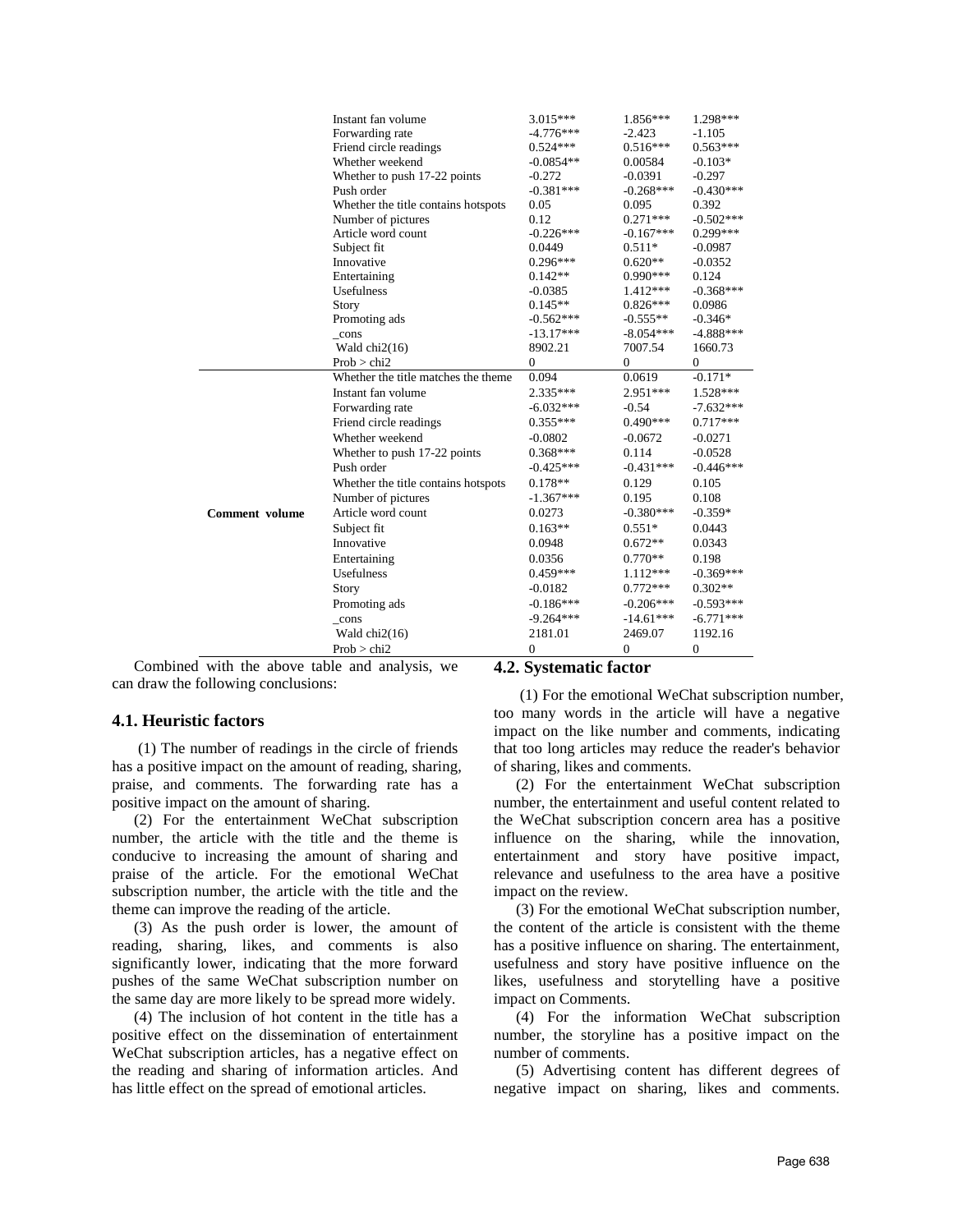Although the WeChat subscription number is indispensable for advertising t, it does affect the dissemination of articles.

## **5. Push Content Hotspot Prediction Model and Application**

In this chapter, we will select the hotspot and freezing point article data, cluster the characteristics of the systemic independent variables, explore the model of the content hotspot, and use the test set to test the model.

#### **5.1 Data description**

Based on the data we have selected in Chapter 4, we forecast the content hotspots. First let's look at the description table of all the usage data, as shown in the following table.

| Table 5. Readings and sharing statistics of all |  |  |
|-------------------------------------------------|--|--|
| pushed articles                                 |  |  |

|                       |           | read count | share count |
|-----------------------|-----------|------------|-------------|
| <b>Number of case</b> | Effective | 5532       | 5532        |
|                       | Missing   |            |             |
|                       | 25        | 4006.75    | 34          |
| Percentile            | 50        | 7815       | 112         |
|                       | 75        | 14649      | 284.75      |

We define articles that push hot content for both reading and forwarding. In this study, we define the articles in the latter 75%, that is, the readings are greater than 14649, the forwarding volume is greater than 284.75, 842 articles in total. We define the push freezing articles with low reading and forwarding volume, they are defined as the top 25% of the articles in this study, that is, articles with less than 4006.75 readings and less than 34 forwardings, totaling 757 articles.

|  | Table 6. Data |
|--|---------------|
|  |               |

| Variable                        | Value |
|---------------------------------|-------|
| Total number of pushes          | 5532  |
| Hot articles                    | 842   |
| Freezig point articles          | 757   |
| Selected hot articles           | 600   |
| Selected freezig point articles |       |

## **5.2 Experimental design**

In order to avoid over-fitting, this experiment uses simple cross-validation, that is, from all the 1200 selected data, according to whether the article is hot content, 400 pieces of 800 data are selected as the training set, and the remaining 200 pieces of 400 are test sets. All systemic independent variables are used as feature variables. The total feature variables are: number of pictures, number of articles, subject fit, innovation, entertainment, usefulness, story, and advertising.

During the experiment, we clustered the training sets of the two types of articles separately, and used the cluster center points as the feature center of each type of article, and then used the article feature variable data in the test set to calculate the two types of article feature centers' Euclidean distance, using the idea of the KNN algorithm to determine which type of article feature center point is close to the test article, we think that the test set article belongs to which, we record it and compare it with the known results to judge the effect of the cluster prediction model.

### **5.3 Experimental process and results**

In the experiment, we regard each article as a point in the N-dimensional space whose coordinates are the space vectors formed by the feature set variables. Firstly, the feature variables of the training set data are standardized to meet the requirements of K-means clustering. Then, K-means clustering is performed in the training set of hot articles, so that the K value is tested from 2 to multiple times, until the clustering result can make as many cases as possible, taking the clustering result as the model result, and regard the center point of the most individual as the content feature center point of the hot article, clustering of the hot article. The result is as follows:

Table 7. Hot Article Training Set's Final Cluster **Center** 

|                     | <b>Cluster</b> |            |            |
|---------------------|----------------|------------|------------|
|                     |                |            | 3          |
| $Zscore(img_num)$   | 0.0114         | $-0.71406$ | $-0.05801$ |
| Zscore(word_count)  | $-0.06387$     | 0.72301    | 6.87787    |
| Zscore(is theme)    | $-0.00079$     | $-0.52658$ | 1.15578    |
| Zscore(is creative) | 0.0077         | $-0.58816$ | 0.17321    |
| $Zscore(is_fun)$    | 0.01398        | $-0.6074$  | $-0.6074$  |
| Zscore(is useful)   | 0.0025         | 0.04662    | $-0.41956$ |
| $Zscore(is_story)$  | 0.00448        | $-0.31423$ | 0.04489    |
| Zscore(is ad)       | $-0.12325$     | 8.09336    | $-0.12325$ |

Table 8. The number of individual cases of hot articles in each cluster

|           |  | 391 |
|-----------|--|-----|
| Cluster   |  |     |
|           |  |     |
| Effective |  | 400 |
| Missing   |  |     |

In the course of the experiment, when  $k=3$ , we found that there is no change in the cluster center after 4 iterations, and a good convergence is achieved. The clustering results at this time have also reached our goal that is having 97.75% of the number of cases in a class. We believe that the center of this class (cluster 1) can be regarded as the center of the feature variable of the hot article. Similarly, we can also make clustering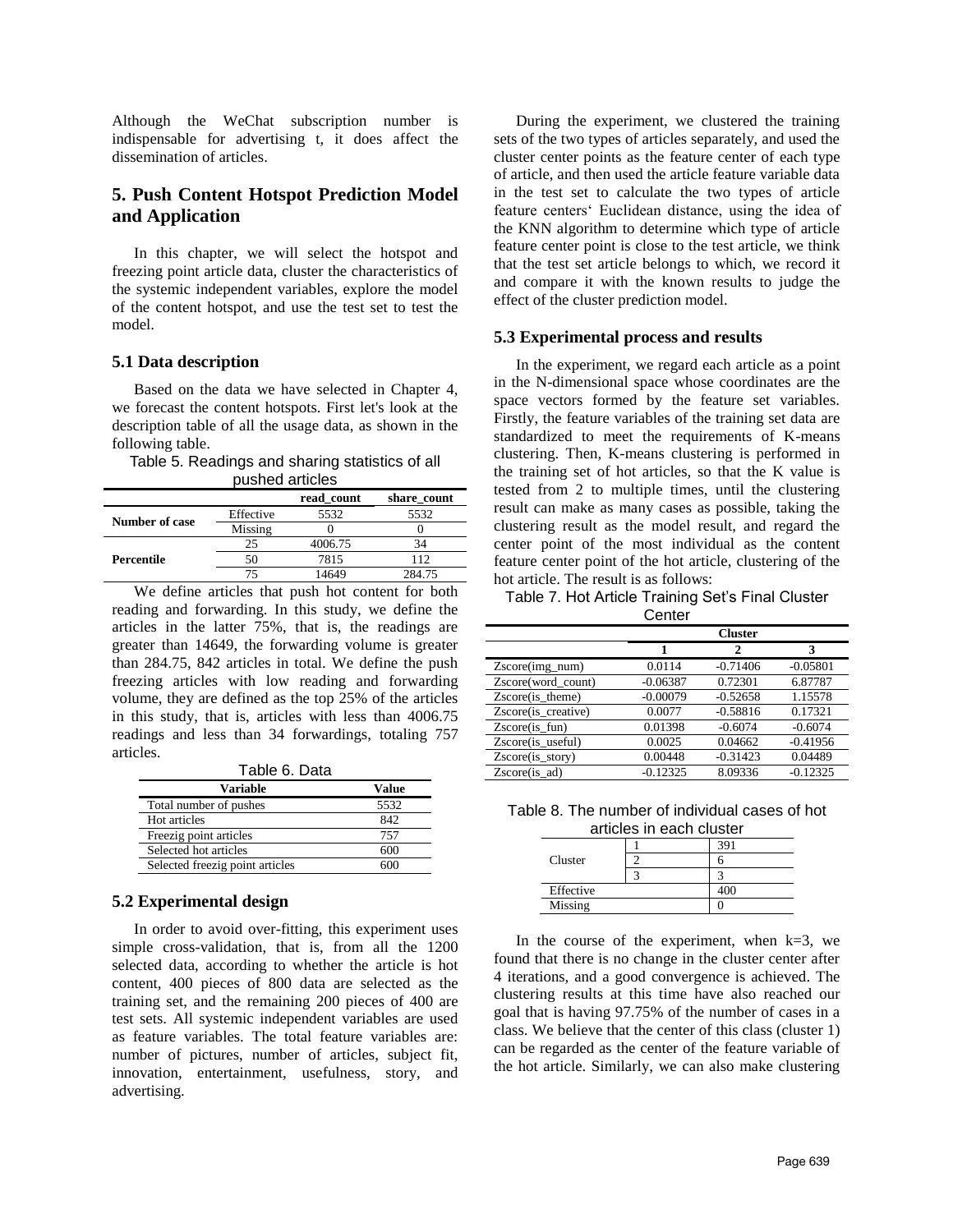results for freezing articles, as shown in the following table:

| Table 9. Freezing point article training set's final |
|------------------------------------------------------|
| cluster center                                       |
| <b>Cluster</b>                                       |

|                     | URSIEF     |            |  |
|---------------------|------------|------------|--|
|                     |            | 2          |  |
| $Zscore(img_num)$   | 0.09376    | $-0.5881$  |  |
| Zscore(word count)  | $-0.20987$ | 1.31648    |  |
| $Zscore(is_thene)$  | $-0.05702$ | 0.35766    |  |
| Zscore(is creative) | 0.02804    | $-0.17587$ |  |
| $Zscore(is$ fun)    | $-0.00879$ | 0.05513    |  |
| Zscore(is useful)   | 0.07498    | $-0.47035$ |  |
| Zscore(is story)    | $-0.32359$ | 2.02979    |  |
| Zscore(is ad)       | 0.14185    | $-0.8898$  |  |

Table 10. The number of individual cases of freezing point articles in each cluster

| Cluster   |  |
|-----------|--|
|           |  |
| Effective |  |
| Missing   |  |

In the experiment, we found that there is no change in the cluster center after 8 iterations at  $k=2$ , and a good convergence is achieved, and there are 86.25% of the cases in one class, and there is no increase in the value of k. So we think that the center of cluster 1 can be regarded as the center of the feature variable of the freezing point article.

From the above steps, we have calculated the center of the hot article and the freezing point article. We can calculate the Euclidean distance between the normalized 400 test individuals and the two center points. By comparing the two distances, the test individual is divided into the class of the center point with a small distance, and compared with the actual situation, the confusion matrix of the test result is shown in the following table:

Table 11. Confusion matrix of hotspot prediction

|                                           | results             |                                |
|-------------------------------------------|---------------------|--------------------------------|
|                                           | <b>Actually hot</b> | <b>Actually freezing point</b> |
| <b>Forecast hot article</b>               | 158(TP)             | 56(FP)                         |
| <b>Forecast freezing</b><br>point article | 42(FN)              | 144(TN)                        |

## **5.4 Experimental evaluation index analysis and model application**

In order to evaluate the evaluation effect of the clustering model, this section selects the correct rate, accuracy, recall rate, and F1 score to evaluate the model. The calculation methods of these evaluation indicators are related to the four statistics of the confusion matrix, combined with the experiment. In terms of design, the real class (TP) is the actual hot article and is predicted as the sample size of the hot

article. The false positive class (FP) is the sample size that is actually the freezing point article and is predicted to be a hot article, and the fake negative class (FN) It is a sample size that is actually a hot article but is predicted to be a freezing point article. The true negative class (TN) is a sample size that is actually a freezing point article and is predicted to be a freezing point article.

The evaluation indicator formula used is as follows: Accuracy:  $Accuracy = (TP + TN) / (TP + FP + FN + TN) \times 100\%$ Precision:

 $Precision = TP / (FP + TP) \times 100\%$ 

Recall:

 $\text{Re } \text{call} = TP / (TP + FN) \times 100\%$ 

F1 score:

 $F1-score = 2 \times precision \times recall / (precision + recall) \times 100\%$ 

From the above formula combined with the research variables of this experiment, the correct rate measures the percentage of the total number of samples that are correctly predicted and classified in all individuals. The accuracy rate indicates that all the clustered models are predicted to be hot articles, also for the proportion of hot articles. The recall rate measures the proportion of samples that are predicted to be hot articles for all actual hot articles. It is known from the statistical law that the accuracy rate and the recall rate have a trade-off relationship, and the F1 score is a comprehensive indicator that considers both the accuracy rate and the recall rate. The evaluation indicators for this experiment are shown in the following table:

| Table 12. Experimental evaluation index |                                            |        |        |        |
|-----------------------------------------|--------------------------------------------|--------|--------|--------|
|                                         | index Accuracy Accuracy Precision F1 score |        |        |        |
| value                                   | 75.50%                                     | 73.83% | 79.00% | 76.33% |

As can be seen from the above table, all the evaluation indicators of the model are above 70%, indicating that the performance of the prediction model is relatively balanced, and the prediction effect is good and acceptable.

The design of this model is to help the WeChat subscription operator to better identify whether the article meets the characteristics of the hot article, and to avoid the freezing point article, so that the WeChat subscription article can spread better and enhance the value of the WeChat subscription account.

## **6. Summary and outlook**

Based on the real operational data of 9 WeChat subscription accounts, this paper supplements the blank of WeChat research by using the heuristic-systematic model of information processing, and draws the following conclusions: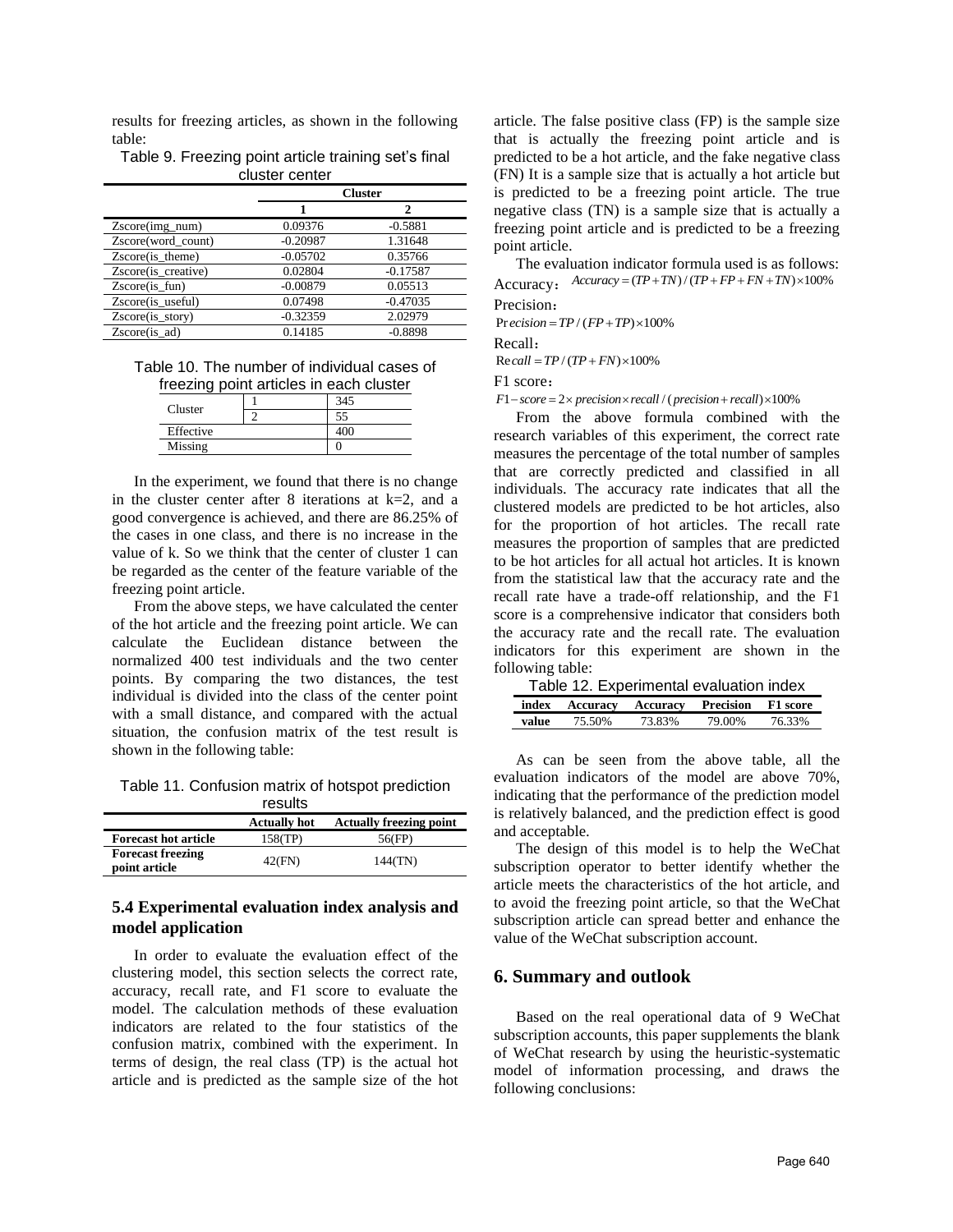#### **6.1. Heuristic factors**

(1) In terms of the title of the article, the title of the push is in line with the theme of the WeChat subscription account, and the inclusion of characteristic words has a certain positive influence on the dissemination of the article. For the entertainment and emotional WeChat subscription numbers, the title is compatible with the field of interest of the WeChat subscription number, and the article with the hot topic is better. For the information WeChat subscription number, only the praise and the title are related to the WeChat subscription. The relevant field, and the article containing hotspots is not conducive to the dissemination. This may be different from the user's attention characteristics. Users who are concerned about entertainment and emotions are more inclined to entertaining, so they want to read and share articles related to the topic. For the information WeChat subscription number, the followers may more inclined to understand the information content, rather than just relying on the title to determine whether to read and share and other user information dissemination behavior.

(2) The high forwarding rate and the high circle of reading have a positive impact on the dissemination of the article. With the increase of the forwarding rate and the reading volume of the circle of friends, there is a positive correlation between the reading and sharing of the three types of WeChat subscription accounts. Both of these independent variables can explain the reader's attitude. It also measures the breadth of the dissemination of articles, indicating that articles approved by friends will lead to better communication effects, thus forming a virtuous circle, making the WeChat subscription number more and more widely spread.

(3) In terms of objective conditions of the article, the headline article has obvious advantages. In the entertainment WeChat subscription account, the reading and sharing of headlines and sub-articles are significantly higher than those of Articles 3-6, while in the emotional and information WeChat subscription accounts, only the headline readings and sharing amounts are significantly higher than other pushes, this shows that the entertainment article WeChat subscription number is also very attractive to readers.

#### **6.2. Systematic factor**

(1) In terms of the form, the articles with more pictures are obviously more shared and praised than the articles with fewer pictures, while the articles with moderate number of words have more praise and sharing. It shows that multi-graphs are more likely to allow users to disseminate than multi-words, while lengthy articles are mostly boring, and readers are less willing to share.

(2) In terms of the content characteristics, the influence of different article content characteristics on different types of WeChat subscription numbers is not the same. In the entertainment WeChat subscription account, the theme, entertainment and usefulness are important; in the emotional WeChat subscription account, story, usefulness and entertainment are more popular among readers. The articles have more forwarding numbers, likes and comments; in the information WeChat subscription number, the articles will be more shared and commented that they match the theme of the WeChat subscription, usefulness, and story.

(3) The advertising content has a strong negative impact on the communication effect of the three types. It is understandable that ordinary users do not like to receive advertising content and are not willing to actively distribute advertising content.

In addition, this paper also gives a general method for the establishment of predictive models based on the existing research data and the freezing point article, and analyzes the effect of the forecasting model. In the future, the operator of the WeChat subscription account can establish a certain forecast hotspots and freezing point models that belongs to the unique account to help them use more scientific methods and more comprehensive indicators to identify potential push heat.

## **7. Acknowledgment**

Financial support from the National Natural Science Foundation of China (No. 91546125) and the Science and Technology Plan Project of Beijing (No. Z171100000117009) is acknowledged.

And the corresponding author is Bo YANG whose Email is yangbo\_ruc@126.com.

## **References**

[1]Chaiken S. Heuristic Versus Systematic Information Processing and the Use of Source Versus Message Cues in Persuasion [J]. Journal of Personality & Social Psychology, 1980, 39(5): 752-766.

[2]Steginga, Suzanne K.; Occhipinti, Stefano. The Application of the Heuristic-Systematic Processing Model to Treatment Decision Making about Prostate Cancer [J]. Med Decis Making. 2004, 24 (6): 573–583

[3]Wirch W, Becking T, Karnowski V, et al. Heuristic and systematic use of search engines [J].Computer-Me-diated Communication, 2007(3):778-800

[4]Lucassen T, Noordzij M L, Schraagen J M. Reference blindness: The influence of references on trust in Wikipedia[C] //Proceedings of the ACM Web Science